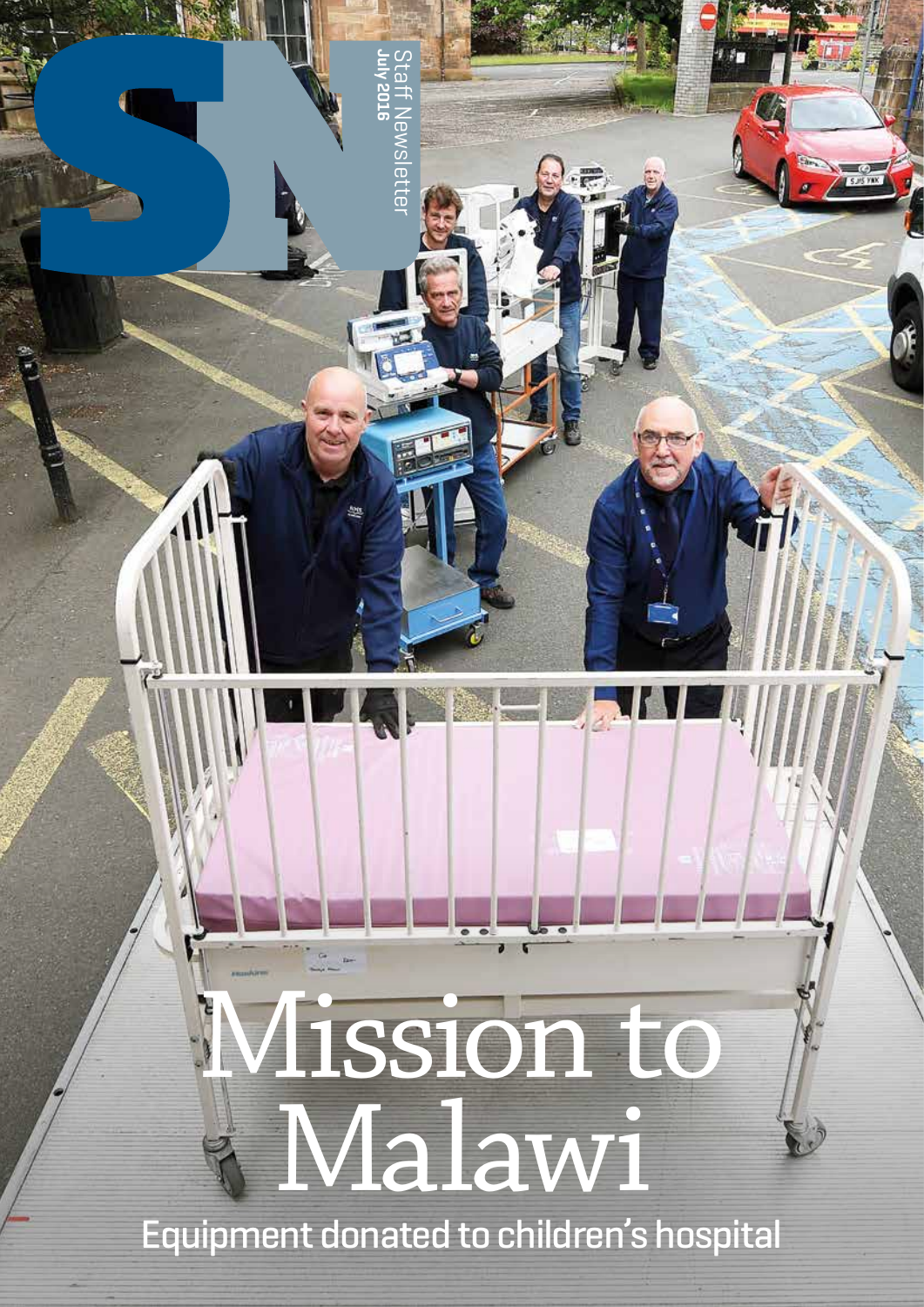

From left: Actor Sanjeev Kohli, patient Isla Aitken and Glasgow Children's Hospital Charity chief executive Shona Cardle





**FIRST ANNIVERSARY** 

# Time to party at children's hospital

THERE was a real party atmosphere when staff, patients and families celebrated in style the first birthday of the Royal Hospital for Children and the opening of two new super play parks – one on the rooftop and the other at ground level.

It was one year ago last month that the final move in Scotland's biggest ever hospital migration was completed with the arrival of the new children's hospital, staff and patients on the Queen Elizabeth University Hospital campus.

To mark the anniversary, paediatric staff and our friends at Glasgow Children's Hospital Charity brought in the clowns, the teddy bears and music makers to create a party atmosphere.

To open the hospital parks for play the Children's Charity Young Ambassador – and Young Scot of The Year – Jenny Cook from East Kilbride had the honour of cutting the ribbon. Jenny has battled inflammatory bowel disease since she was a tot, undergoing major surgery at the age of five, and has earned plaudits from both the Prime Minister and Scotland's First Minister for her astonishing fundraising efforts.

Kevin Hill, director of women and children's services, said: "We are delighted that Jenny could join us to officially open our new play parks.

"Jenny is a remarkable young girl who has overcome her own illness to raise an amazing amount of money to support other children with illness.

Glasgow Children's Hospital Charity contributed £17,000 of enhancements to the roof garden funded by donors and supporters including the Rangers Charity Foundation and the Chloe McIntyre Memorial Fund.

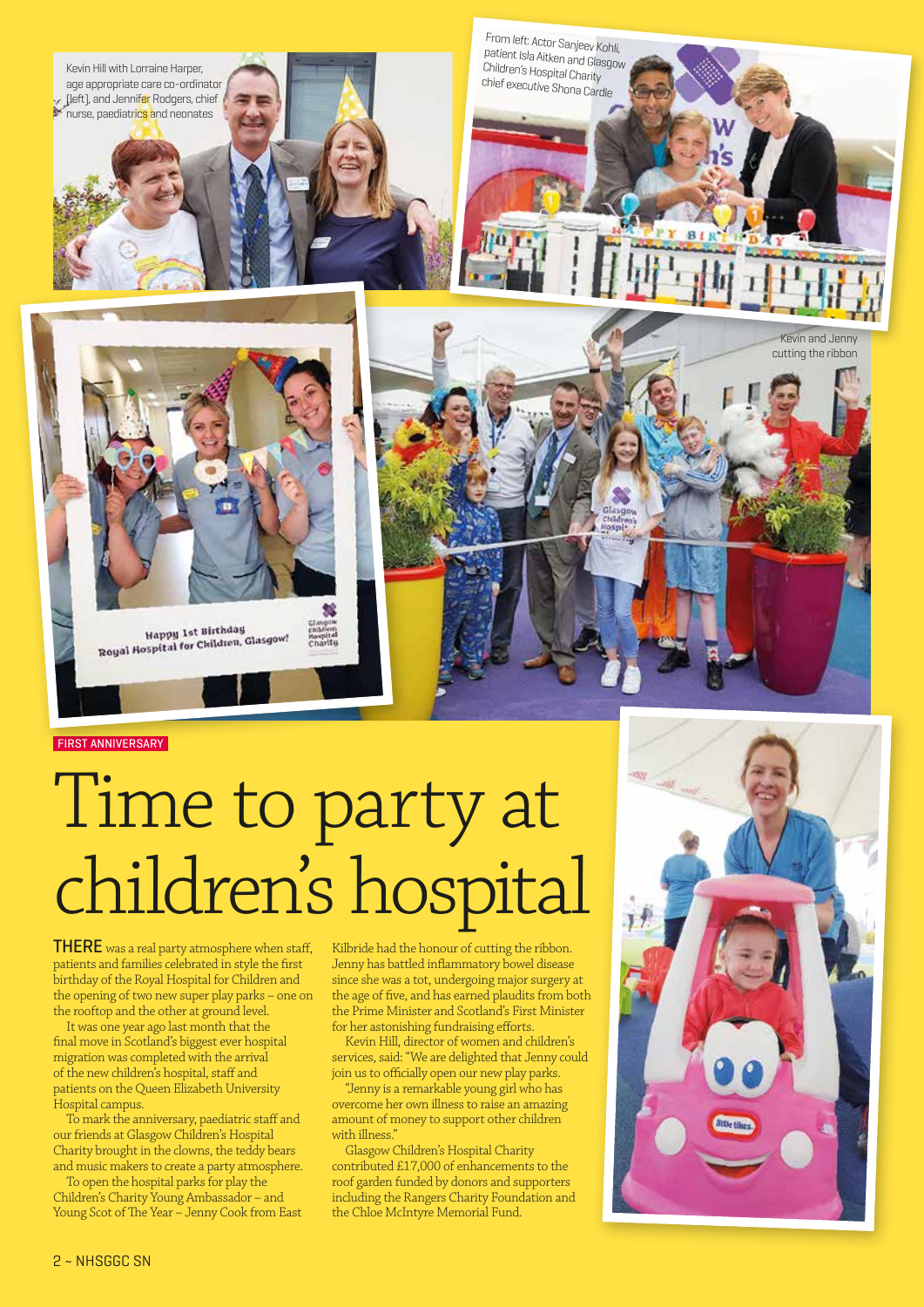#### CHARITY DONATION

# Surplus medical equipment en route to Malawi

DESPERATELY needed medical equipment donated by NHSGGC is currently being shipped 5,290 miles to a children's unit in poverty stricken Malawi, arriving in eight weeks' time.

The potentially life-saving kit, ranging from hospital beds and mattresses to incubators and ventilators, has been packed into large containers for the long journey to the 50-bed children's extension to the Queen Elizabeth Central Hospital in Blantyre,

which urgently needs basic healthcare equipment.

Following the shipment is John McGarrity (pictured), technical manager, medical equipment management, who will fly out in December to spend a week working with local medics to set up the equipment and explain how it should be used.

Delivery of the donations has been organised through the charity Raising Malawi.

Following the closure of the

children's hospital at Yorkhill, the old Southern General and former Victoria and Western Infirmaries, NHSGGC was left with a surplus of usable equipment. John, working with Gordon Beattie, head of procurement, organised the collection of the donations.

He said: "I didn't want this equipment to go to waste so I was delighted to get the go-ahead to arrange the shipment. I know our staff, and the public, will be happy to know that some of our

decommissioned equipment is being put to use for a worthy cause."

NHSGGC chairman John Brown added: "Thanks to our modernisation programme in Glasgow we have not only had the opportunity to improve services for the people of the west of Scotland, but also to make a significant contribution of specialist equipment to this new paediatric surgery and intensive care unit in Malawi."



#### MALAWI CEREMONY

## International recognition for Glasgow's role in endoscopy training

OUR role as a key supporter in developing endoscopy services throughout Malawi has been acknowledged at a ceremony held at the Queen Elizabeth Central Hospital (QECH) Blantyre, and broadcast on Malawian TV.

The QECH unit has now been formally recognised as a World Gastroenterology Organisation (WGO) approved international training centre for East-Central Africa, and NHSGGC was given a special mention at the event.

Dr Adrian Stanley, a consultant gastroenterologist at Glasgow Royal Infirmary, has travelled to the country several times to train local clinicians at the three main central

hospitals in the use of equipment donated by the board.

He said: "The approval by the WGO is a fantastic achievement and is recognition for all the hard work done by many local individuals.

"It allows us to run more training courses with the aim of developing a sustainable therapeutic endoscopy service in Malawi, which is a recognised clinical priority for the country."

The training Adrian helped carry out was co-ordinated by the Malawi-Liverpool Welcome Trust, with support from the British Society of Gastroenterology and the Royal College of Physicians and Surgeons of Glasgow.



Adrian Stanley (back right) with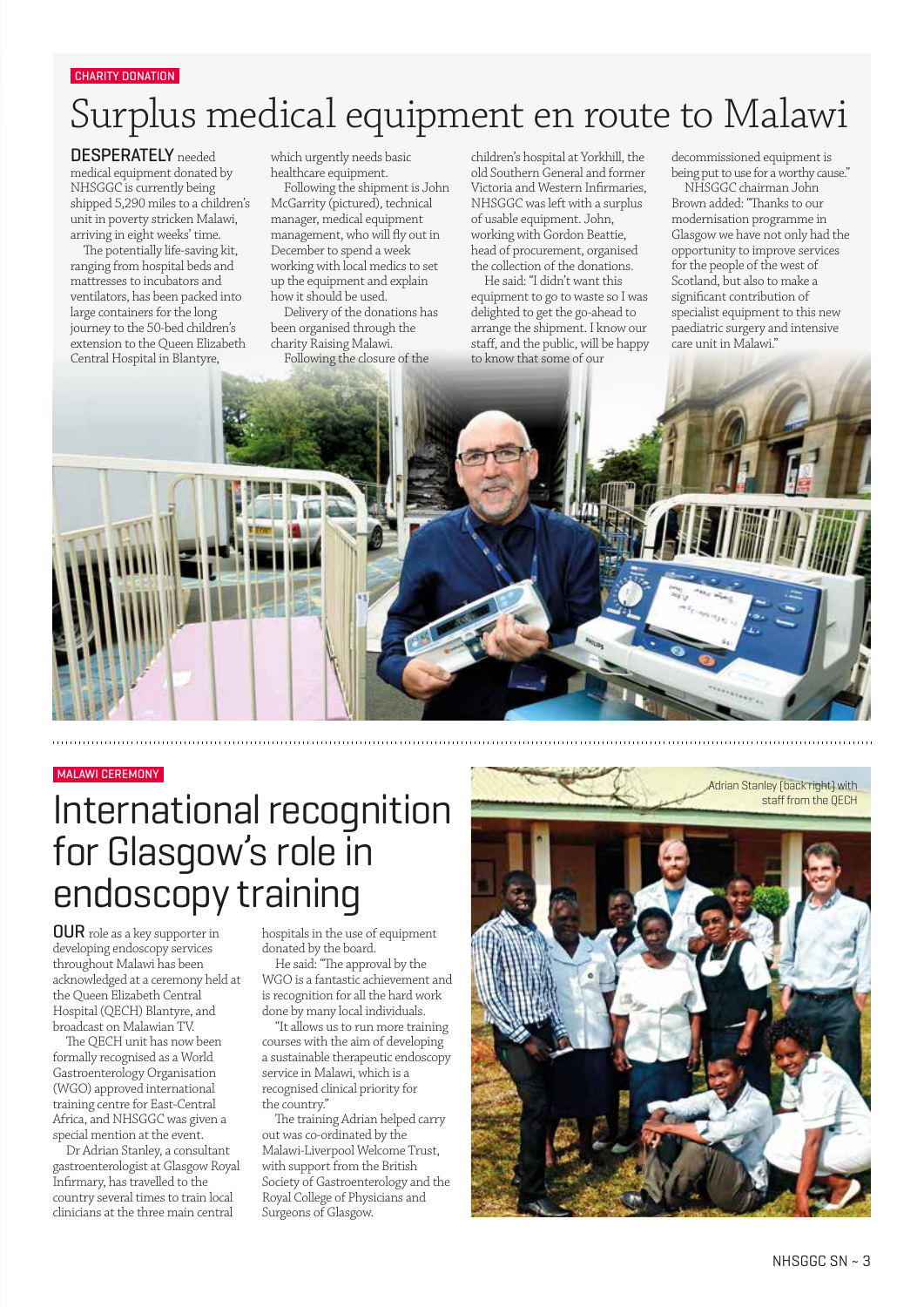

**SPOTLIGHT** 

# Lens on life in our hospitals

### Focus on the creative team whose award-winning work illustrates our stories across the healthcare spectrum

**THEY** are the unsung heroes behind some of our campaigns and promotional materials, but not all of us are aware of the full range of skills our awardwinning medical illustration services can offer.

Their rich skill mix covers not just photography, but also graphics, design and print services, including the production of pop-up banners, flyers and patient information leaflets.

They also offer professional film and video production services from the team's own TV studio, a major investment in the service, equipped with state-of-theart equipment.

The video team directed and produced the induction videos for the Queen Elizabeth University Hospital (QEUH) and Royal

Head of service Kathy McFall

Hospital for Children, and recently collaborated with our own workforce employability team, NHS Education Scotland and Skills Development Scotland, to produce a series of job profile videos.

They have also supported campaigns such as smokefree services, money advice, and adults with incapacity.

Head of service Kathy McFall's 36-strong team includes photographers based on all of our acute sites, but they work across all services, carrying out clinical and nonclinical work.

Kathy said: "We see ourselves as a very creative team which can be both project specific and produce original concepts.

"For example, our graphics staff support NHSGGC's various smokefree services campaigns, and more recently created the branding for the newly launched HR Connect Service."

The team is now using 3D and 4D imaging in the Dental Hospital and



Queen Elizabeth University Hospital to take pictures of patients diagnosed with head and neck cancers as part of preparation work for maxillofacial and plastic surgery surgeons carrying out reconstruction procedures. They also photograph surgical procedures taking place in operating theatres and clinics, working closely with clinicians to get the best high-resolution images for medical records.

All of the staff are educated to degree entry level and they regularly pick up awards across the three disciplines of photography, design and video from their professional body, the Institute of Medical Illustration.

Kathy added: "I have the best job in the world because we are using our skills to help people.

"We love the direct patient and client contact and the fact that we are using our skills to focus on communication to patients and health care professionals."

**>>** If you want to contact the team about any of the services they offer, telephone: 0141 211 4692.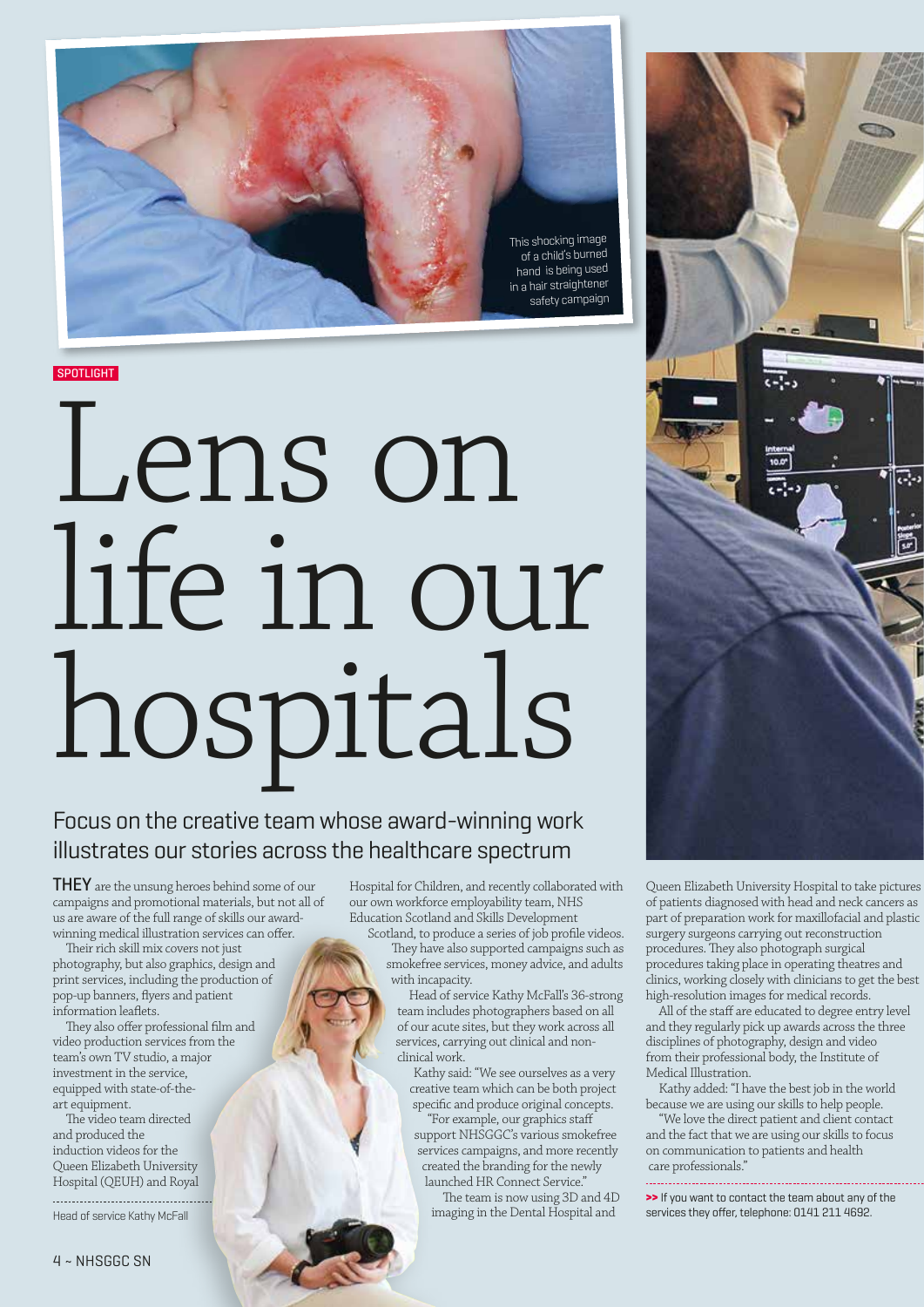





Above: Removal of a cyst which was pushing onto the brain

Left: Our QEUH and RHC chaplaincy team seen through the eye of a medical illustration lens (left to right) Rebekah Sharp, Jim Meighan, Blair Robertson (head of chaplaincy and spiritual care), Ishaku Bitrus, and Andy Gillies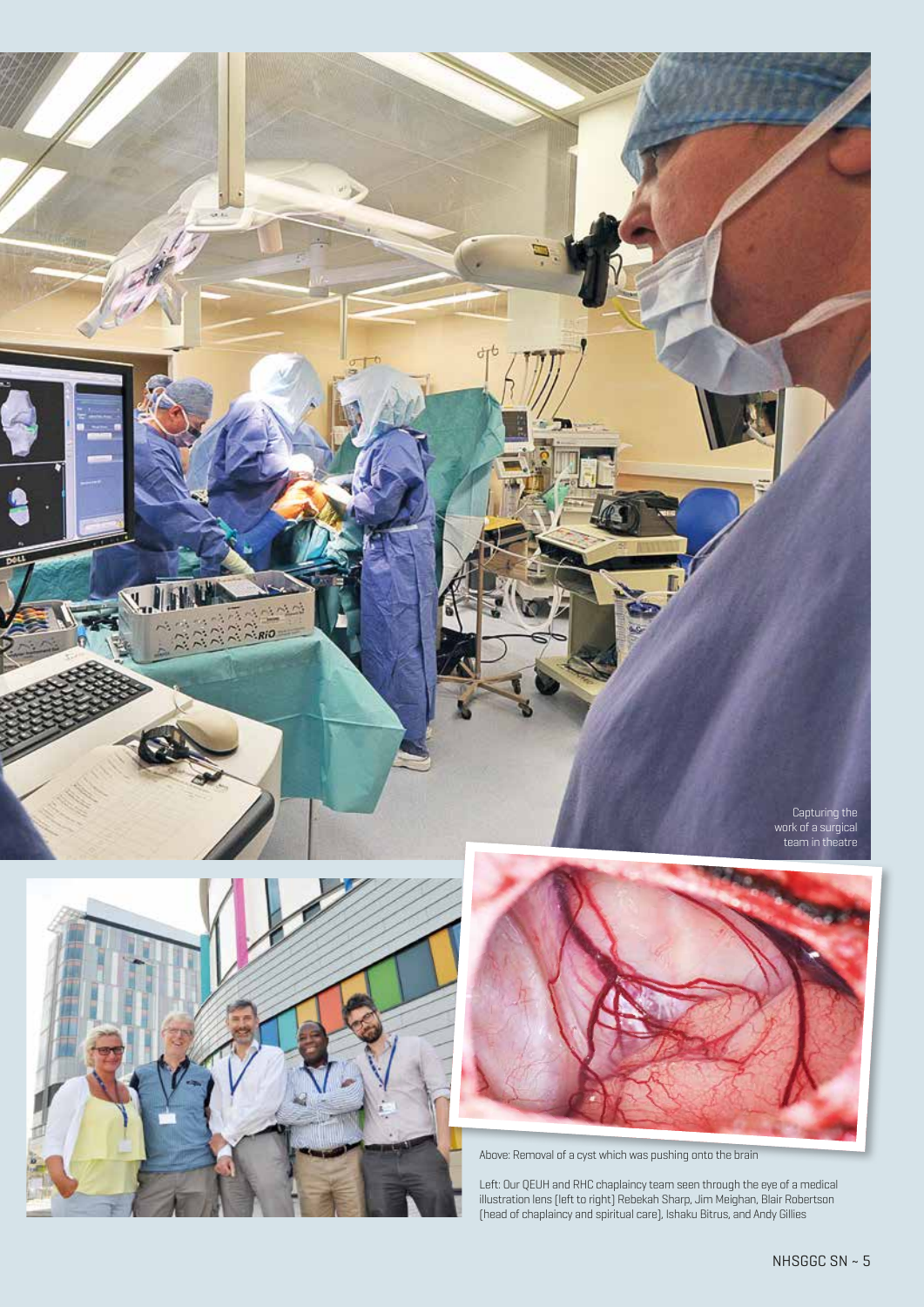# We need everybody!

WITH one person dying every day in the UK waiting for an organ transplant, the need for more donors is clear. That's why the Scottish Government has launched a major marketing campaign to motivate people to act, using humour to convey a serious message.

We know people in Scotland are supportive of organ donation, but many haven't got round to showing their support by joining the NHS Organ Donor Register (ODR).

There are many myths that stop people from registering, but in reality there are very few barriers to an individual being an organ donor.

The campaign aims to bust the myths of why people think they

can't be a donor, using a series of videos tackling the barriers that prevent people from joining the ODR. The videos highlight people of all ages, shapes, sizes and ethnicities in the buff, with strategically placed items to protect their modesty.

**>>** For more information, and

to join the ODR now, visit:



#### HONOUR FOR TEAM

# Continence team picks up national award

OUR continence team received a national award from medical director Dr Jennifer Armstrong at a special lunch in the Radisson Blu Hotel, Glasgow.

The team came top of the Continence Care Leader section (Continence Care Team) in the National Continence Care Awards for their work on a service redesign.

At a ceremony in the House of Commons earlier this year, Glasgow South West MP Chris Stephens picked up the prize on behalf of the team and brought it north.

The redesign involved behavioural intervention groups being set up as a first point of contact for suitable patients who were taught to self-manage their symptoms, rather than going straight to attending one-to-one clinics with a specialist.

This led to service improvements, including clinic waiting times reduced from 24 weeks to four to six weeks, and



failure to attend rates dropped from 77 per cent to 25 per cent.

The judges described the team's work as a "shining example of best practice, going above and beyond to ensure that patients receive the highest-quality care".

Rona Agnew, continence service manager, said: "It's marvellous to get this recognition at national level. I would like to praise my team for their work in improving the lives of those living with incontinence in NHSGGC."

#### ORGAN DONATION AND RESERVE TO A STUDENT PLACEMENTS OF STUDENT PLACEMENTS OF STUDENT PLACEMENTS

## Latest graduates from Project SEARCH

scheme to help students with learning difficulties into jobs saw 12 new graduates.

The "class of 2016" graduated from a year-long placement at Glasgow Royal Infirmary (GRI) under the international scheme Project SEARCH.

NHSGGC hosts the scheme in partnership with Glasgow City Council and Glasgow Clyde College, which involves students combining work placements within catering, portering and domestic services with classroom teaching.

It is the third year NHSGGC has taken part in the scheme and earlier this year, the health board was recognised as being one of the most successful in the country at getting the students into real jobs.

Anne MacPherson, director of human resources and organisational development, said: "The graduation gave me an excellent opportunity to compliment the students on their hard work and commitment on successful completion of the programme. I also want to thank the buddies and supervisors from within the facilities directorate at the GRI who supported the students."

Anne also thanked NHSGGC job coach Helen McGillivray and college lecturers Iain Jenkins, Michelle Hendry, and Elaine Jessiman.

It's a double celebration for NHSGGC, which picked up an award at this year's American Project SEARCH conference for achieving one of the highest numbers of people finding work through the initiative. It was originally developed at Cincinnati Children's Hospital Medical Centre, USA, in 1996 and has spread to more than 200 sites in the US, Canada, Australia, England and Scotland.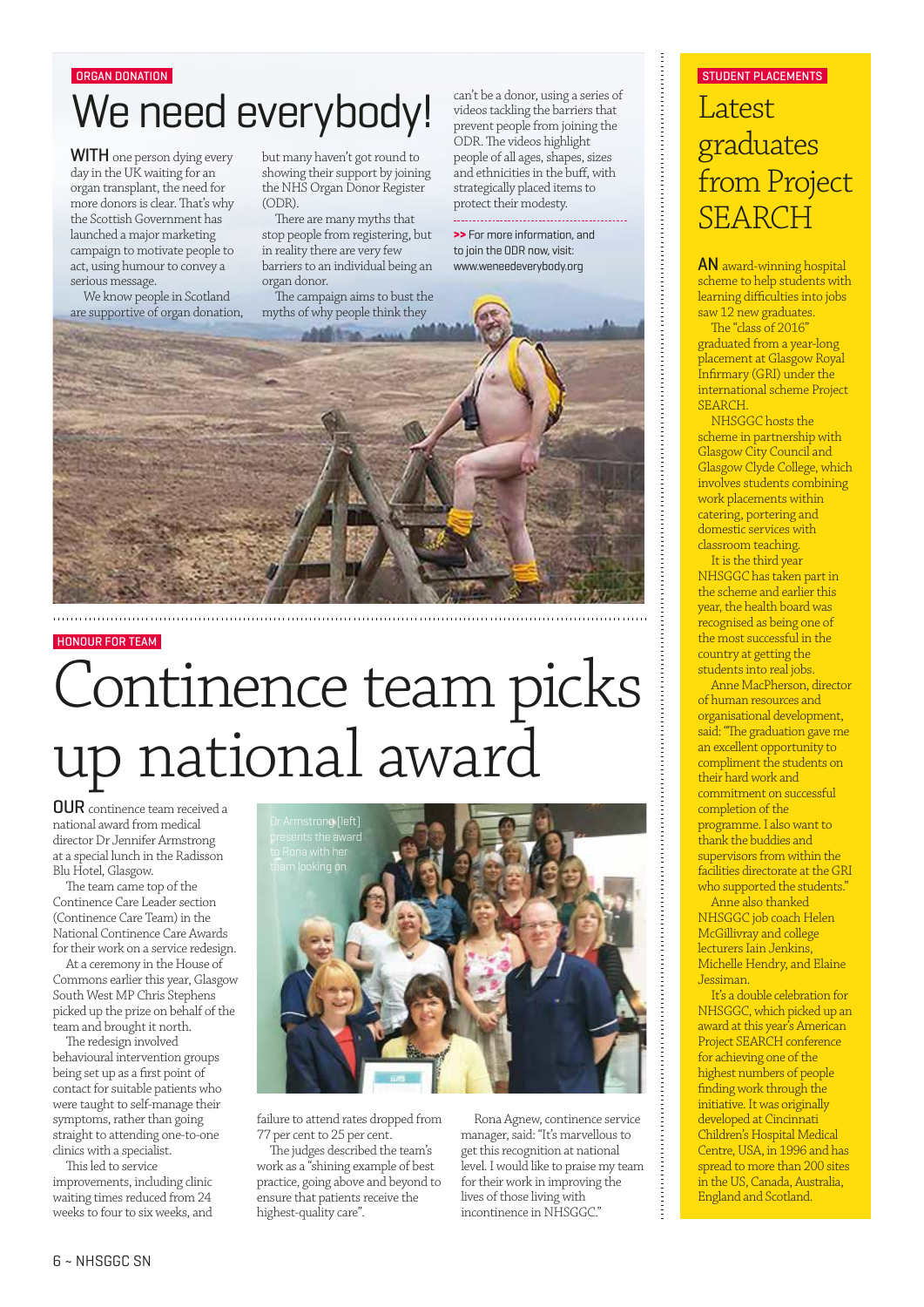

# Helping you to deal with death

INNOVATIVE new resources, including animations, are being provided to clinicians to help them deal with one of the most difficult situations they will experience in their careers – death and bereavement.

 A series of animations, a new website, information posters and links to a host of other resources have been developed for staff by NHS Education for Scotland.

The resources support staff to discuss dying,

talking to children who are bereaved and understanding the processes following a sudden or unexplained death.

Caroline Lamb, chief executive of NHS Education for Scotland, said: "While some specialists may deal with death and bereavement almost on a daily basis, many professionals will encounter bereavement situations very rarely in their careers, particularly unexpected deaths.

 "This can lead to anxiety and stress, not being able to find the right words to say or even knowing where to turn to for support. These bite-sized animations and additional resources will reduce the fear of the unknown and lead to greater and better support for Scotland's NHS workforce and those they are caring for."

**>>** To view the animations and access the resources, visit: www.sad.scot.nhs.uk/

## PAY GRADES Review of Band 1 posts

NHSGGC is at the forefront of tackling the issue of low pay at work.

Together with other boards in Scotland, we are reviewing the terms and conditions of all of our Band 1 staff, giving them the opportunity to move up to a Band 2.

It's a chance to develop new skills with appropriate training to support staff moving up a pay grade. About 300 colleagues are affected, with the majority working in facilities.

The review is being carried out by human resources and organisational development, operational management teams and staff side representatives from the Area Partnership Forum.

Staff are being advised about their options and asked about what they wish to do depending on their circumstances.

Sybil Canavan, acting deputy director of human resources and organisational development, said: "This is an opportunity to address issues and concerns around low pay and gives staff an opportunity to up-skill themselves.

Donald Sime, employee director, added: "In terms of our board, these are relatively small numbers and it is a piece of work that is building on from the excellent progress we have made between management, and the three general unions – Unite, UNISON, and the GMB."

The review will be implemented by 1 October. Staff are being updated about the review under the pay and conditions section of the new HRConnect website, visit: www.nhsggc.org.uk/hrconnect

Anyone with questions or concerns should speak to their line manager or contact Justine Murray or Nicola McDonald in human resources and organisational development, email: Justine. Murray@ggc.scot.nhs.uk tel: 0141 278 2551; or Nicola.McDonald@ggc. scot.nhs.uk tel: 0141 278 2517.



## **WIN** £250 of Love2Shop vouchers **COMPETITION**

WE are giving away a fantastic opportunity to boost your purse strings with £250 of Love2Shop vouchers.

You can spend the vouchers in department stores, on food and drink or leisure and pleasure!

All you need to do to enter is simply answer the question opposite and email your answer, along with your name and work location, to: competitions@ggc.scot.nhs.uk or send to: Corporate

Communications, JB Russell House, Gartnavel Campus, 1055 Great Western Road, Glasgow G12 OXH. **Question: What is the closing date for the 2016 Chairman's Awards?**

**Service Service >>** T&C: The competition is open to all NHSGGC employees. Only one entry per person. Winners must be available for a photo, which may be printed with their details in future issues of *SN*. Closing date is 31 July 2016.